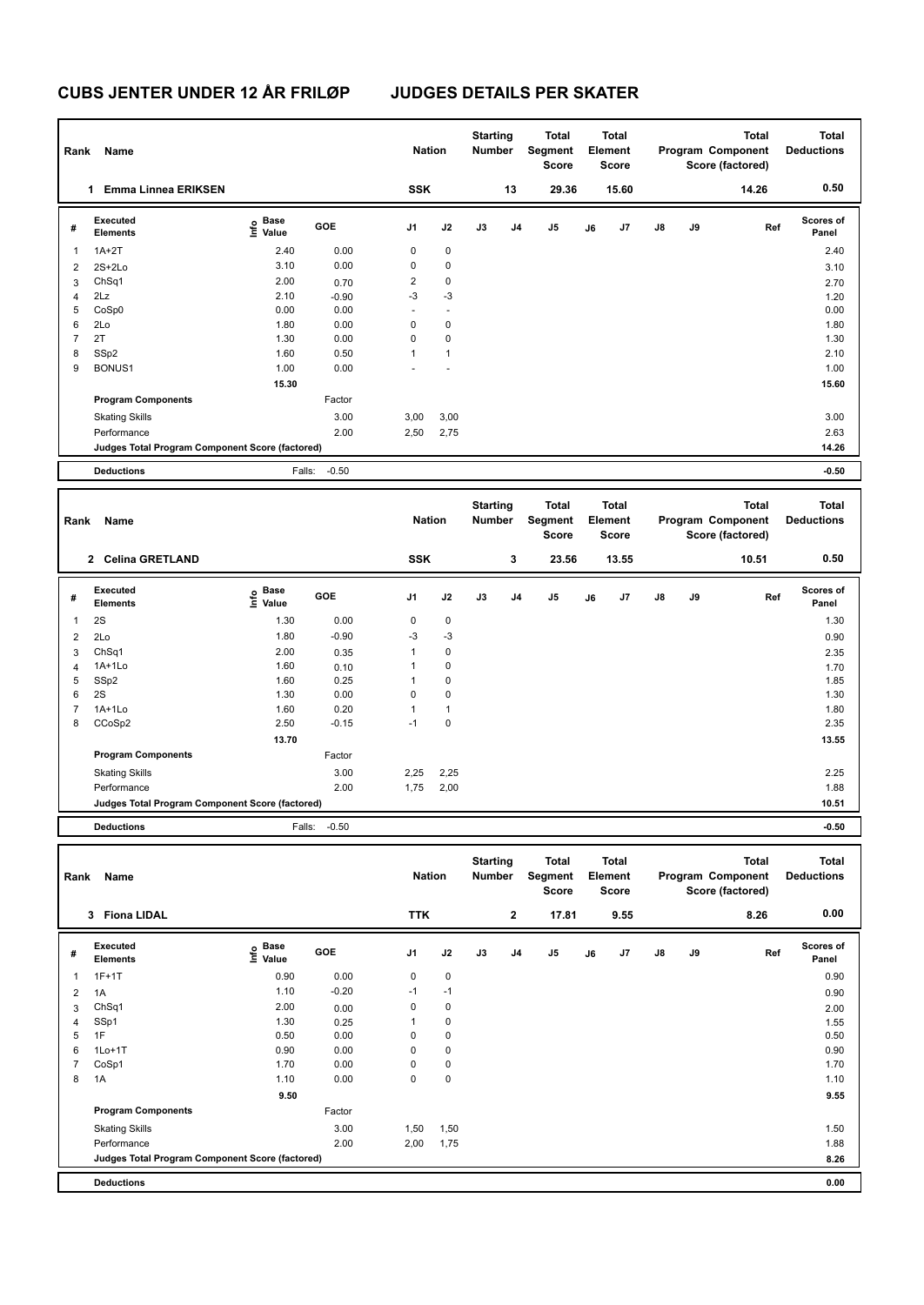# **CUBS JENTER UNDER 12 ÅR FRILØP JUDGES DETAILS PER SKATER**

| Rank           | Name                                            |                                      |         | <b>Nation</b>  |                | <b>Starting</b><br>Number        |    | Total<br>Segment<br>Score               |    | <b>Total</b><br>Element<br>Score        |    |    | <b>Total</b><br>Program Component<br>Score (factored) | <b>Total</b><br><b>Deductions</b> |
|----------------|-------------------------------------------------|--------------------------------------|---------|----------------|----------------|----------------------------------|----|-----------------------------------------|----|-----------------------------------------|----|----|-------------------------------------------------------|-----------------------------------|
|                | 4 Janne Helene KINZL THORVALDSEN                |                                      |         | <b>TSK</b>     |                |                                  | 1  | 15.56                                   |    | 6.05                                    |    |    | 9.51                                                  | 0.00                              |
| #              | Executed<br><b>Elements</b>                     | Base<br>e <sup>Base</sup><br>⊆ Value | GOE     | J1             | J2             | J3                               | J4 | J5                                      | J6 | J7                                      | J8 | J9 | Ref                                                   | <b>Scores of</b><br>Panel         |
| 1              | 1Lo                                             | 0.50                                 | 0.10    | 1              | 0              |                                  |    |                                         |    |                                         |    |    |                                                       | 0.60                              |
| 2              | $1F+1Lo$                                        | 1.00                                 | 0.20    | 1              | $\mathbf{1}$   |                                  |    |                                         |    |                                         |    |    |                                                       | 1.20                              |
| 3              | 1Lz                                             | 0.60                                 | 0.00    | 0              | $\mathbf 0$    |                                  |    |                                         |    |                                         |    |    |                                                       | 0.60                              |
| 4              | Ch <sub>Sq1</sub>                               | 2.00                                 | 0.35    | 1              | 0              |                                  |    |                                         |    |                                         |    |    |                                                       | 2.35                              |
| 5              | CSspO                                           | 0.00                                 | 0.00    |                | $\overline{a}$ |                                  |    |                                         |    |                                         |    |    |                                                       | 0.00                              |
| 6              | $1F+1T$                                         | 0.90                                 | 0.00    | 0              | $\pmb{0}$      |                                  |    |                                         |    |                                         |    |    |                                                       | 0.90                              |
| $\overline{7}$ | 1S                                              | 0.40                                 | 0.00    | $\mathbf 0$    | $\pmb{0}$      |                                  |    |                                         |    |                                         |    |    |                                                       | 0.40                              |
| 8              | Ccosp0                                          | 0.00                                 | 0.00    |                |                |                                  |    |                                         |    |                                         |    |    |                                                       | 0.00                              |
|                |                                                 | 5.40                                 |         |                |                |                                  |    |                                         |    |                                         |    |    |                                                       | 6.05                              |
|                | <b>Program Components</b>                       |                                      | Factor  |                |                |                                  |    |                                         |    |                                         |    |    |                                                       |                                   |
|                | <b>Skating Skills</b>                           |                                      | 3.00    | 1,75           | 1,75           |                                  |    |                                         |    |                                         |    |    |                                                       | 1.75                              |
|                | Performance                                     |                                      | 2.00    | 2,25           | 2,00           |                                  |    |                                         |    |                                         |    |    |                                                       | 2.13                              |
|                | Judges Total Program Component Score (factored) |                                      |         |                |                |                                  |    |                                         |    |                                         |    |    |                                                       | 9.51                              |
|                | <b>Deductions</b>                               |                                      |         |                |                |                                  |    |                                         |    |                                         |    |    |                                                       | 0.00                              |
|                |                                                 |                                      |         |                |                |                                  |    |                                         |    |                                         |    |    |                                                       |                                   |
| Rank           | Name                                            |                                      |         | <b>Nation</b>  |                | <b>Starting</b><br><b>Number</b> |    | <b>Total</b><br>Segment<br><b>Score</b> |    | <b>Total</b><br>Element<br><b>Score</b> |    |    | <b>Total</b><br>Program Component<br>Score (factored) | <b>Total</b><br><b>Deductions</b> |
|                | 5 Valentina Varfolomeeva BØE                    |                                      |         | <b>BKK</b>     |                |                                  | 8  | 15.19                                   |    | 8.05                                    |    |    | 7.14                                                  | 0.00                              |
|                | <b>Executed</b>                                 | Base                                 |         |                |                |                                  |    |                                         |    |                                         |    |    |                                                       | <b>Scores of</b>                  |
| #              | <b>Elements</b>                                 | e Base<br>E Value                    | GOE     | J1             | J2             | J3                               | J4 | J5                                      | J6 | J7                                      | J8 | J9 | Ref                                                   | Panel                             |
| 1              | 1Lo                                             | 0.50                                 | 0.00    | 0              | $\mathbf 0$    |                                  |    |                                         |    |                                         |    |    |                                                       | 0.50                              |
| 2              | $1F+1T$                                         | 0.90                                 | 0.00    | 0              | $\mathbf 0$    |                                  |    |                                         |    |                                         |    |    |                                                       | 0.90                              |
| 3              | CoSpBV                                          | 1.10                                 | 0.00    | 0              | $\pmb{0}$      |                                  |    |                                         |    |                                         |    |    |                                                       | 1.10                              |
| 4              | $1F+1T$                                         | 0.90                                 | $-0.05$ | $-1$           | $\mathbf 0$    |                                  |    |                                         |    |                                         |    |    |                                                       | 0.85                              |
| 5              | SSp2                                            | 1.60                                 | 0.25    | $\mathbf{1}$   | 0              |                                  |    |                                         |    |                                         |    |    |                                                       | 1.85                              |
| 6              | 1Lo                                             | 0.50                                 | $-0.05$ | 0              | $-1$           |                                  |    |                                         |    |                                         |    |    |                                                       | 0.45                              |
| $\overline{7}$ | ChSq1                                           | 2.00                                 | 0.00    | 0              | $\pmb{0}$      |                                  |    |                                         |    |                                         |    |    |                                                       | 2.00                              |
| 8              | 1F                                              | 0.50                                 | $-0.10$ | $-1$           | $-1$           |                                  |    |                                         |    |                                         |    |    |                                                       | 0.40                              |
|                |                                                 | 8.00                                 |         |                |                |                                  |    |                                         |    |                                         |    |    |                                                       | 8.05                              |
|                | <b>Program Components</b>                       |                                      | Factor  |                |                |                                  |    |                                         |    |                                         |    |    |                                                       |                                   |
|                | <b>Skating Skills</b>                           |                                      | 3.00    | 1,50           | 1,25           |                                  |    |                                         |    |                                         |    |    |                                                       | 1.38                              |
|                | Performance                                     |                                      | 2.00    | 1,50           | 1,50           |                                  |    |                                         |    |                                         |    |    |                                                       | 1.50                              |
|                | Judges Total Program Component Score (factored) |                                      |         |                |                |                                  |    |                                         |    |                                         |    |    |                                                       | 7.14                              |
|                | Deductions                                      |                                      |         |                |                |                                  |    |                                         |    |                                         |    |    |                                                       | 0.00                              |
|                |                                                 |                                      |         |                |                | <b>Starting</b>                  |    | <b>Total</b>                            |    | Total                                   |    |    | Total                                                 | <b>Total</b>                      |
| Rank           | Name                                            |                                      |         | <b>Nation</b>  |                | Number                           |    | Segment                                 |    | Element                                 |    |    | Program Component                                     | <b>Deductions</b>                 |
|                |                                                 |                                      |         |                |                |                                  |    | <b>Score</b>                            |    | Score                                   |    |    | Score (factored)                                      |                                   |
|                | 6 Alberthine SOMMERSETH                         |                                      |         | <b>LKK</b>     |                |                                  | 6  | 14.26                                   |    | 7.25                                    |    |    | 7.01                                                  | 0.00                              |
|                |                                                 |                                      |         |                |                |                                  |    |                                         |    |                                         |    |    |                                                       | <b>Scores of</b>                  |
| #              | Executed<br><b>Elements</b>                     | e Base<br>E Value                    | GOE     | J <sub>1</sub> | J2             | J3                               | J4 | J5                                      | J6 | J7                                      | J8 | J9 | Ref                                                   | Panel                             |
| 1              | 1A+1Lo<<                                        | 1.10                                 | $-0.60$ | $-3$           | $-3$           |                                  |    |                                         |    |                                         |    |    |                                                       | 0.50                              |
| 2              | SSp2                                            | 1.60                                 | 0.50    | 1              | $\mathbf{1}$   |                                  |    |                                         |    |                                         |    |    |                                                       | 2.10                              |
| 3              | $1Lo+1T$                                        | 0.90                                 | $-0.05$ | $-1$           | $\pmb{0}$      |                                  |    |                                         |    |                                         |    |    |                                                       | 0.85                              |
| 4              | 1A+1Lo<<                                        | 1.10                                 | $-0.60$ | $-3$           | $-3$           |                                  |    |                                         |    |                                         |    |    |                                                       | 0.50                              |
| 5              | ChSq1                                           | 2.00                                 | 0.10    | $\mathbf{1}$   | $-1$           |                                  |    |                                         |    |                                         |    |    |                                                       | 2.10                              |
| 6              | 1Lz                                             | 0.60                                 | $-0.10$ | $-1$           | $-1$           |                                  |    |                                         |    |                                         |    |    |                                                       | 0.50                              |
| $\overline{7}$ | 2S                                              | 1.30                                 | $-0.60$ | $-3$           | $-3$           |                                  |    |                                         |    |                                         |    |    |                                                       | 0.70                              |
| 8              | Csp0                                            | 0.00                                 | 0.00    | ÷.             | $\sim$         |                                  |    |                                         |    |                                         |    |    |                                                       | 0.00                              |
|                |                                                 | 8.60                                 |         |                |                |                                  |    |                                         |    |                                         |    |    |                                                       | 7.25                              |
|                | <b>Program Components</b>                       |                                      | Factor  |                |                |                                  |    |                                         |    |                                         |    |    |                                                       |                                   |
|                | <b>Skating Skills</b>                           |                                      | 3.00    | 1,25           | 1,25           |                                  |    |                                         |    |                                         |    |    |                                                       | 1.25                              |
|                | Performance                                     |                                      | 2.00    | 1,75           | 1,50           |                                  |    |                                         |    |                                         |    |    |                                                       | 1.63                              |
|                | Judges Total Program Component Score (factored) |                                      |         |                |                |                                  |    |                                         |    |                                         |    |    |                                                       | 7.01                              |
|                | <b>Deductions</b>                               |                                      |         |                |                |                                  |    |                                         |    |                                         |    |    |                                                       | 0.00                              |

<< Downgraded jump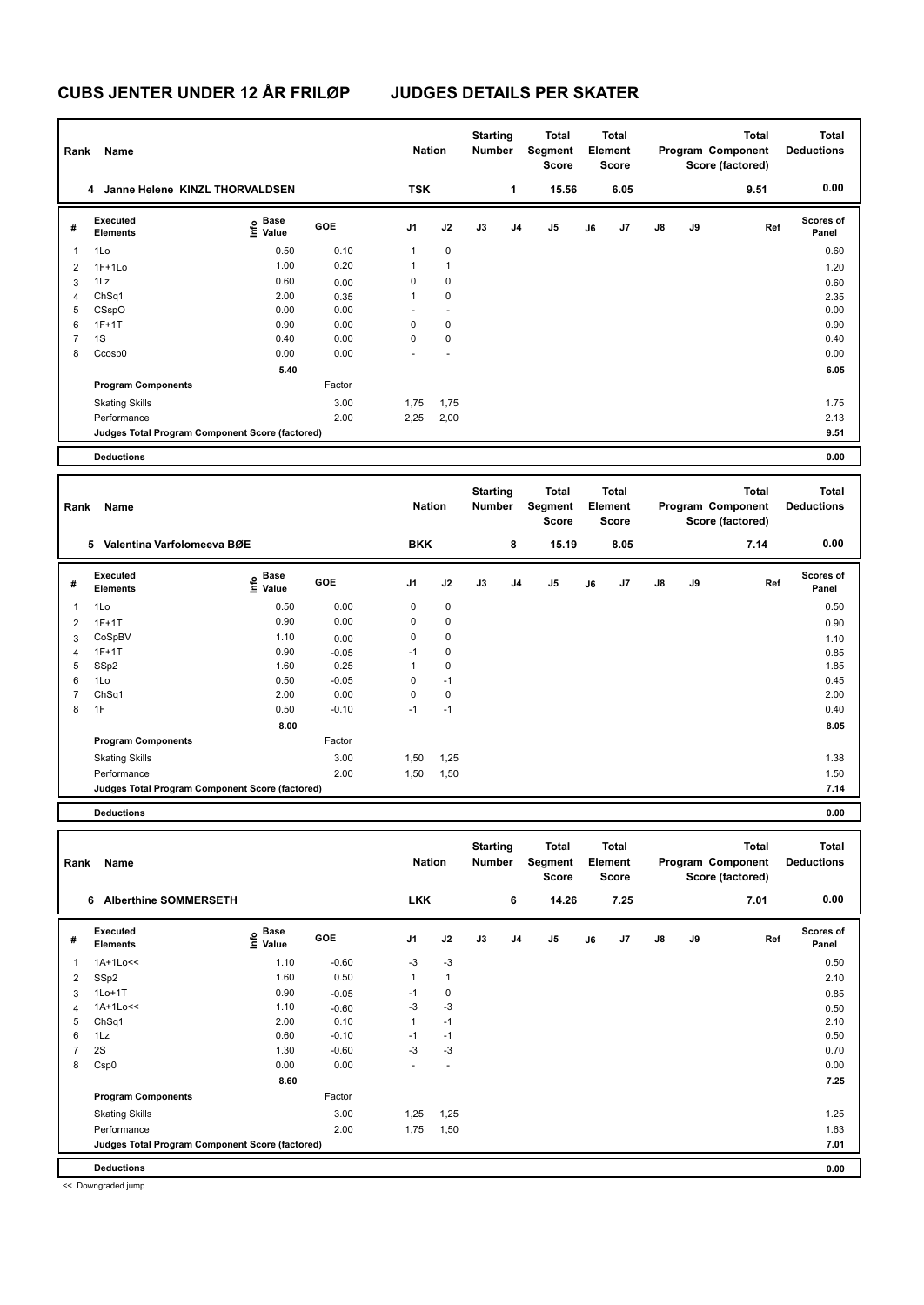# **CUBS JENTER UNDER 12 ÅR FRILØP JUDGES DETAILS PER SKATER**

| Rank                    | Name                                                           |                                      |                 | <b>Nation</b>            |                           | <b>Starting</b><br>Number        |                | Total<br>Segment<br>Score        |    | Total<br>Element<br>Score        |                |    | <b>Total</b><br>Program Component<br>Score (factored) | <b>Total</b><br><b>Deductions</b> |
|-------------------------|----------------------------------------------------------------|--------------------------------------|-----------------|--------------------------|---------------------------|----------------------------------|----------------|----------------------------------|----|----------------------------------|----------------|----|-------------------------------------------------------|-----------------------------------|
|                         | 7 Bea SAKSHAUG                                                 |                                      |                 | <b>TTK</b>               |                           |                                  | 5              | 12.95                            |    | 6.20                             |                |    | 6.75                                                  | 0.00                              |
| #                       | Executed<br><b>Elements</b>                                    | Base<br>e <sup>Base</sup><br>⊆ Value | GOE             | J1                       | J2                        | J3                               | J4             | J5                               | J6 | J7                               | J8             | J9 | Ref                                                   | <b>Scores of</b><br>Panel         |
| $\mathbf{1}$            | 1F                                                             | 0.50                                 | 0.00            | 0                        | 0                         |                                  |                |                                  |    |                                  |                |    |                                                       | 0.50                              |
|                         |                                                                | 0.00                                 | 0.00            | $\blacksquare$           | $\overline{a}$            |                                  |                |                                  |    |                                  |                |    |                                                       |                                   |
| $\overline{2}$<br>3     | Csp <sub>0</sub><br>1A                                         | 1.10                                 | $-0.30$         | $-1$                     | $-2$                      |                                  |                |                                  |    |                                  |                |    |                                                       | 0.00<br>0.80                      |
| $\overline{4}$          | SSp1                                                           | 1.30                                 | 0.00            | 0                        | 0                         |                                  |                |                                  |    |                                  |                |    |                                                       | 1.30                              |
| 5                       | $1Lo+1T$                                                       | 0.90                                 | $-0.10$         | $-1$                     | $-1$                      |                                  |                |                                  |    |                                  |                |    |                                                       | 0.80                              |
| 6                       | Ch <sub>Sq1</sub>                                              | 2.00                                 | $-0.50$         | 0                        | $-2$                      |                                  |                |                                  |    |                                  |                |    |                                                       | 1.50                              |
| $\overline{7}$          | 1A                                                             | 1.10                                 | $-0.30$         | $-1$                     | $-2$                      |                                  |                |                                  |    |                                  |                |    |                                                       | 0.80                              |
| 8                       | 1F                                                             | 0.50                                 | 0.00            | $\mathbf 0$              | 0                         |                                  |                |                                  |    |                                  |                |    |                                                       | 0.50                              |
|                         |                                                                | 7.40                                 |                 |                          |                           |                                  |                |                                  |    |                                  |                |    |                                                       | 6.20                              |
|                         | <b>Program Components</b>                                      |                                      | Factor          |                          |                           |                                  |                |                                  |    |                                  |                |    |                                                       |                                   |
|                         | <b>Skating Skills</b>                                          |                                      | 3.00            | 1,25                     | 1,25                      |                                  |                |                                  |    |                                  |                |    |                                                       | 1.25                              |
|                         | Performance                                                    |                                      | 2.00            | 1,50                     | 1,50                      |                                  |                |                                  |    |                                  |                |    |                                                       | 1.50                              |
|                         | Judges Total Program Component Score (factored)                |                                      |                 |                          |                           |                                  |                |                                  |    |                                  |                |    |                                                       | 6.75                              |
|                         | <b>Deductions</b>                                              |                                      |                 |                          |                           |                                  |                |                                  |    |                                  |                |    |                                                       | 0.00                              |
|                         |                                                                |                                      |                 |                          |                           |                                  |                |                                  |    |                                  |                |    |                                                       |                                   |
| Rank                    | Name                                                           |                                      |                 | <b>Nation</b>            |                           | <b>Starting</b><br><b>Number</b> |                | <b>Total</b><br>Segment<br>Score |    | <b>Total</b><br>Element<br>Score |                |    | <b>Total</b><br>Program Component<br>Score (factored) | Total<br><b>Deductions</b>        |
|                         | 8 Victoria Sofia LIMM RUVINA                                   |                                      |                 | <b>FKK</b>               |                           |                                  | 9              | 12.20                            |    | 6.05                             |                |    | 6.15                                                  | 0.00                              |
| #                       | <b>Executed</b><br><b>Elements</b>                             | Base<br>١nf٥<br>Value                | GOE             | J1                       | J2                        | J3                               | J4             | J5                               | J6 | J7                               | J8             | J9 | Ref                                                   | <b>Scores of</b><br>Panel         |
| $\mathbf{1}$            | SSp1                                                           | 1.30                                 | $-0.30$         | $-1$                     | $-1$                      |                                  |                |                                  |    |                                  |                |    |                                                       | 1.00                              |
| $\overline{\mathbf{c}}$ | 1F                                                             | 0.50                                 | 0.00            | 0                        | 0                         |                                  |                |                                  |    |                                  |                |    |                                                       | 0.50                              |
| 3                       | 1A                                                             | 1.10                                 | $-0.60$         | $-3$                     | $-3$                      |                                  |                |                                  |    |                                  |                |    |                                                       | 0.50                              |
| 4                       | $1F+1Lo$                                                       | 1.00                                 | $-0.10$         | $-1$                     | $-1$                      |                                  |                |                                  |    |                                  |                |    |                                                       | 0.90                              |
| 5                       | Ch <sub>Sq1</sub>                                              | 2.00                                 | $-0.25$         | $-1$                     | 0                         |                                  |                |                                  |    |                                  |                |    |                                                       | 1.75                              |
| 6                       | Ccosp0                                                         | 0.00                                 | 0.00            | $\sim$                   | ä,                        |                                  |                |                                  |    |                                  |                |    |                                                       | 0.00                              |
| $\overline{7}$          | 1A                                                             | 1.10                                 | $-0.60$         | -3                       | $-3$                      |                                  |                |                                  |    |                                  |                |    |                                                       | 0.50                              |
| 8                       | $1S+1Lo$                                                       | 0.90                                 | 0.00            | $\mathbf 0$              | 0                         |                                  |                |                                  |    |                                  |                |    |                                                       | 0.90                              |
|                         |                                                                | 7.90                                 |                 |                          |                           |                                  |                |                                  |    |                                  |                |    |                                                       | 6.05                              |
|                         | <b>Program Components</b>                                      |                                      | Factor          |                          |                           |                                  |                |                                  |    |                                  |                |    |                                                       |                                   |
|                         | <b>Skating Skills</b>                                          |                                      | 3.00            | 1,25                     | 1,00                      |                                  |                |                                  |    |                                  |                |    |                                                       | 1.13                              |
|                         | Performance<br>Judges Total Program Component Score (factored) |                                      | 2.00            | 1,50                     | 1,25                      |                                  |                |                                  |    |                                  |                |    |                                                       | 1.38<br>6.15                      |
|                         |                                                                |                                      |                 |                          |                           |                                  |                |                                  |    |                                  |                |    |                                                       |                                   |
|                         | <b>Deductions</b>                                              |                                      |                 |                          |                           |                                  |                |                                  |    |                                  |                |    |                                                       | 0.00                              |
|                         |                                                                |                                      |                 |                          |                           |                                  |                |                                  |    |                                  |                |    |                                                       |                                   |
| Rank                    | Name                                                           |                                      |                 | <b>Nation</b>            |                           | <b>Starting</b><br>Number        |                | <b>Total</b><br>Segment<br>Score |    | Total<br>Element<br><b>Score</b> |                |    | <b>Total</b><br>Program Component<br>Score (factored) | Total<br><b>Deductions</b>        |
|                         | 9 Hannah KRONBORG OSVOLD                                       |                                      |                 | <b>LKK</b>               |                           |                                  | 11             | 11.15                            |    | 3.90                             |                |    | 7.25                                                  | 0.00                              |
| #                       | Executed                                                       | Base<br>e Base<br>E Value            | GOE             | J1                       | J2                        | J3                               | J <sub>4</sub> | J5                               | J6 | J7                               | $\mathbf{J}$ 8 | J9 | Ref                                                   | <b>Scores of</b>                  |
|                         | <b>Elements</b>                                                |                                      |                 |                          |                           |                                  |                |                                  |    |                                  |                |    |                                                       | Panel                             |
| $\mathbf{1}$            | 1A<<                                                           | 0.00                                 | 0.00            | $\overline{\phantom{a}}$ | ÷,                        |                                  |                |                                  |    |                                  |                |    |                                                       | 0.00                              |
| $\overline{2}$          | 1F                                                             | 0.50                                 | $-0.10$         | $-1$                     | $-1$                      |                                  |                |                                  |    |                                  |                |    |                                                       | 0.40                              |
| 3                       | Ssp0<br>1Lz+1Lo                                                | 0.00<br>1.10                         | 0.00            | ÷,<br>0                  | $\mathbf{r}$<br>$\pmb{0}$ |                                  |                |                                  |    |                                  |                |    |                                                       | 0.00                              |
| $\overline{4}$<br>5     | ChSq1                                                          | 2.00                                 | 0.00<br>$-1.00$ | $-2$                     | $-2$                      |                                  |                |                                  |    |                                  |                |    |                                                       | 1.10<br>1.00                      |
| 6                       | <b>USpB</b>                                                    | 1.00                                 | $-0.30$         | $-1$                     | $-1$                      |                                  |                |                                  |    |                                  |                |    |                                                       | 0.70                              |
| $\overline{7}$          | 1Lo                                                            | 0.50                                 | $-0.15$         | $-2$                     | $-1$                      |                                  |                |                                  |    |                                  |                |    |                                                       | 0.35                              |
| 8                       | 1F                                                             | 0.50                                 | $-0.15$         | $-2$                     | $-1$                      |                                  |                |                                  |    |                                  |                |    |                                                       | 0.35                              |
|                         |                                                                | 5.60                                 |                 |                          |                           |                                  |                |                                  |    |                                  |                |    |                                                       | 3.90                              |
|                         | <b>Program Components</b>                                      |                                      | Factor          |                          |                           |                                  |                |                                  |    |                                  |                |    |                                                       |                                   |
|                         | <b>Skating Skills</b>                                          |                                      | 3.00            | 1,00                     | 1,50                      |                                  |                |                                  |    |                                  |                |    |                                                       | 1.25                              |
|                         | Performance                                                    |                                      | 2.00            | 1,75                     | 1,75                      |                                  |                |                                  |    |                                  |                |    |                                                       | 1.75                              |
|                         | Judges Total Program Component Score (factored)                |                                      |                 |                          |                           |                                  |                |                                  |    |                                  |                |    |                                                       | 7.25                              |

**Deductions 0.00**

<< Downgraded jump